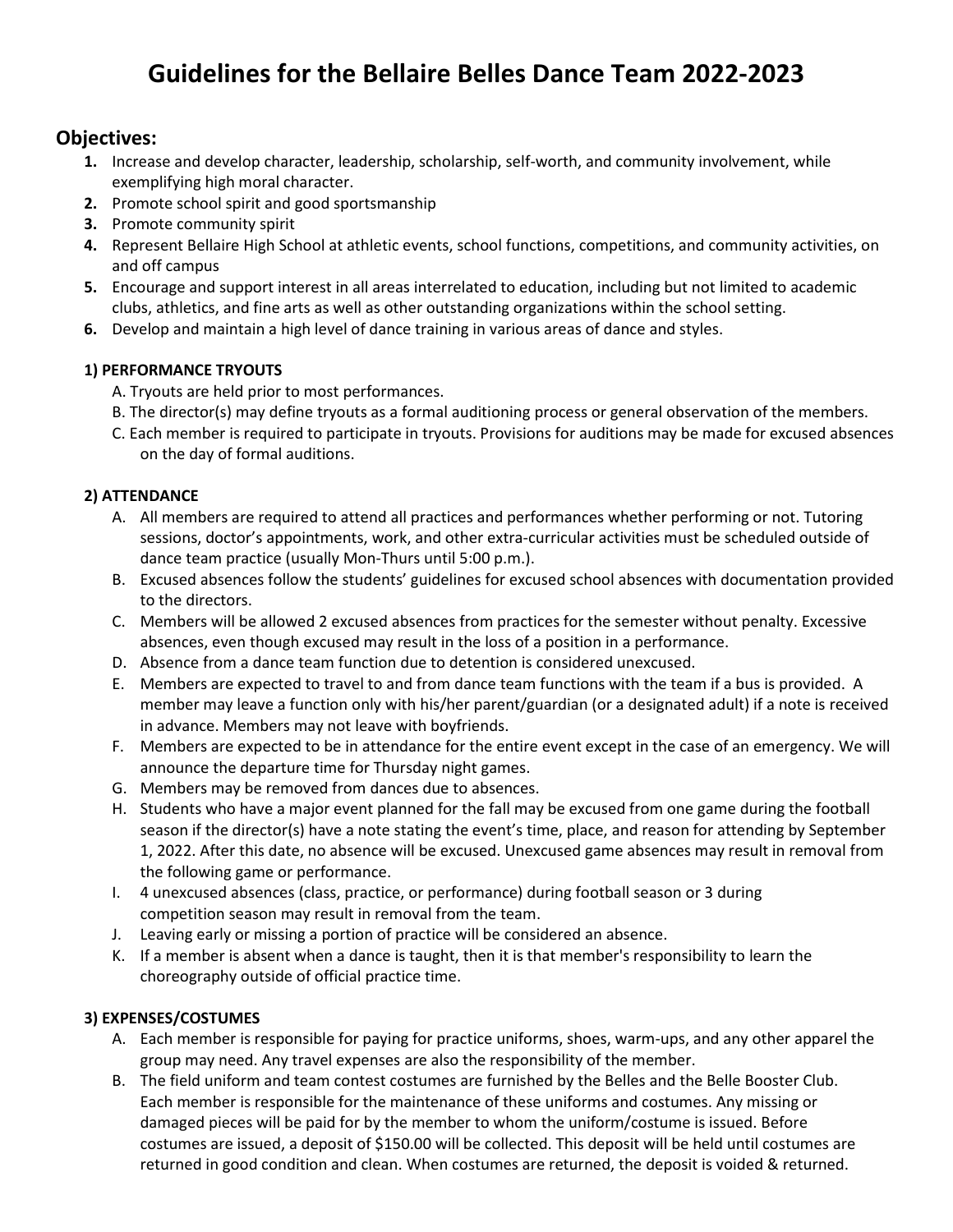- C. To keep costs as low as possible, there will be fundraising events. Fundraising events will benefit the team in general. Each member is expected to participate fully.
- D. Each member is expected to remit payments for balances according to the due dates given.

#### **4) GRADE & CONDUCT REQUIREMENTS**

- A. A member must meet all grade requirements as outlined by the State Board of Education, Texas Education Agency, the University Interscholastic League (UIL) and state law.
- B. Any student who receives a grade lower than 70 during a six-week period will be ineligible and will be placed on probation. The member must participate in practice, but he/she may not perform with the dance team or attend its performance functions. Uniforms may not be worn to game while on probation.
- C. Any member who is placed on grade probation will be assigned an alternate position. Once the member has regained eligibility, he/she may audition for the dance.
- D. All Belles should maintain E average in conduct. Insubordination will lead to dismissal.
	- a. Belles' conduct in classes, hallways, and anywhere on campus will be highly satisfactory, and expected to abide by rules and regulations of HISD.
	- b. Infractions of rules or minor conduct infractions shall be handled at the discretion of the director(s) and may result in a strike or possible dismissal from the team.

#### **5) PERFORMANCES**

- A. Members are expected to arrive at performances in costume and make-up (ready to perform). Anyone who is late will sit in the back.
- B. Everything needed for a performance will be carried in the Belle backpack.
- C. Members who are wearing unacceptable, incomplete performance attire will not be allowed to perform. During football games, talking is allowed in the stands, but turning around in the stands is not permitted.
- D. Members must use the restroom before we are seated in the stands at the beginning of the game or during the third quarter when belles go to the concession area.
- E. During a football game, members must keep lines straight with bags and poms lined up as directed by the officers.
- F. Members may not talk on cell phones during the game until directed to notify their transportation of pick-up times.
- G. Only water may be consumed in the stands. During the third quarter break students may have clear drinks and non-messy food such as popcorn. No nachos or chili.
- H. Members should make all arrangements with parents before the game or during the third quarter break. Students may not have visitors in the stands during the game.

#### **6) CLASS PROCEDURES**

- A. Members should arrive 5 minutes after tardy bell in correct attire and shoes.
- B. Members are expected to sit with their company in designated area for roll call member not dressed correctly (including shoes) will be penalized one point from his/her final grade each day.
- C. During class time, grades on dance performance (memory/technique) will be given weekly.
- D. Participation is required each day. Do not ask to sit out. If you are sick, you should be at home. Only doctor's notes will be accepted for non-participation. Dressing out is still required for injured belles. They must still stretch and do what they can during class to receive credit for the class.
- E. Members who are repeatedly tardy, not dressed, or displaying a lack of effort will be removed from the team.
- F. The designated end time of practice is when belles are dismissed from the cafeteria.
- G. Finally, members do not make excuses, but strive to improve and grow as dancers. Ask for help if you need assistance with a dance or technique.

### **7) COMMITMENTS**

- A. Summer camp & Practices
	- a. June/July are considered vacation months. The month of August we will be starting back up with Varsity & JV camps as well as practices to get ready for football season.